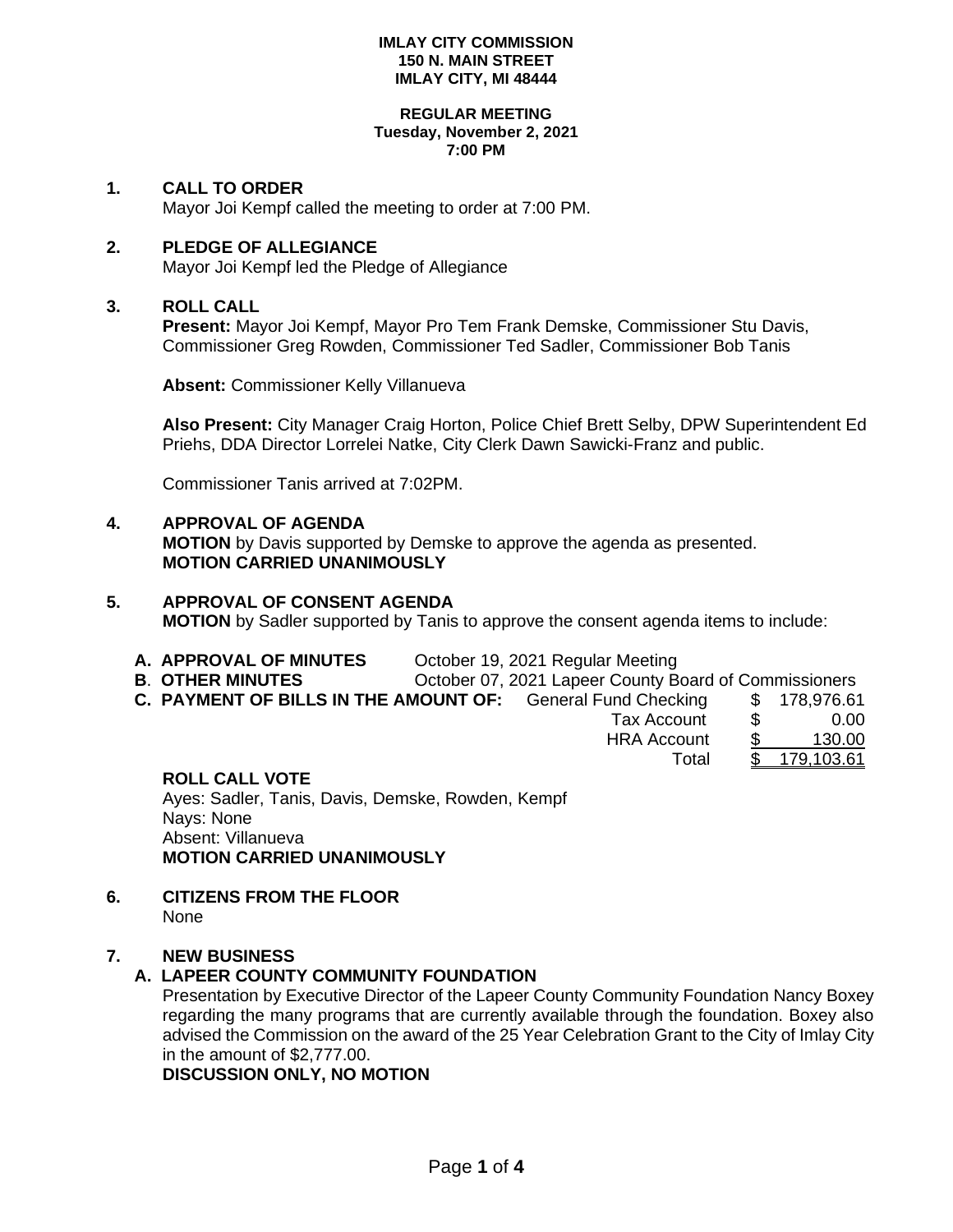#### **REGULAR MEETING Tuesday, November 2, 2021 7:00 PM**

# **B. POLICE DISCUSSION**

*Police Chief Selby* informed the Commission that the Police Department took in 60 pounds of unwanted medication on the recent Drug Take Back Day held October 23, 2021 and noted that there also is a drug drop off box located at the lobby Police Department available every day for medication drop off. Selby shared that he has an extensive training schedule in the upcoming year to be held at the Eastern Michigan Fairgrounds.

1. Introduction of New Hire

*Chief Selby* introduced Officer Emily Koning to the Commission and the Commission welcomed her to the City of Imlay City.

2. Cost Recovery

*City Manager Horton* and *Chief Selby* stated that recently a cost recovery ordinance was approved and the Fire Department submitted a fee schedule regarding their equipment and manpower uses for each incident. Chief Selby presented a fee schedule for the Commission to review for approval.

**MOTION** by Davis supported by Tanis to approve the Police Department fee schedule for Cost Recovery as presented.

### **ROLL CALL VOTE**

 Ayes: Davis, Tanis, Demske, Rowden, Sadler, Kempf Nays: None

Absent: Villanueva

# **MOTION CARRIED UNANIMOUSLY**

3. Towing

*Chief Selby* informed the Commission that current protocol for towing is on a five-company rotation basis. This can create issues, as each of the towing companies have differing policies and causes inconsistencies within the city. He stated that he plans to go out for bid for a main towing company with a back up and create a policy from the city that addresses all concerns by the police department as part of the bid package.

4. Other

*Chief Selby* briefed the Commission on the speed shield that was placed on Borland between M-53 and Almont Avenue and the data shows that the average speed was 26MPH.

### **8. UNFINISHED BUSINESS**

# **A. MUSEUM TIME CAPSULE DISCUSSION**

*Mayor Kempf* updated the Commission on the Time Capsule and stated that the Historical Society is handling this.

*Commission Sadler* expressed his opinion on the subject of the Time Capsule. **DISCUSSION ONLY, NO MOTION**

### **9. DEPARTMENT HEAD**

*DPW Superintendent Ed Priehs* and John from Spicer presented the Sanitary Sewer Project for 4<sup>th</sup> Street between M-53 and Main Street that includes: water, sewer, street pavement, sidewalks, curbs and gutters as well as the sewer system that runs along M-53 between  $4<sup>th</sup>$ Street and the viaduct, in addition to the lift station located at South Almont Avenue and Newark. A turn lane will be added on  $4<sup>th</sup>$  Street to allow for a left turn lane in addition to the two current lanes.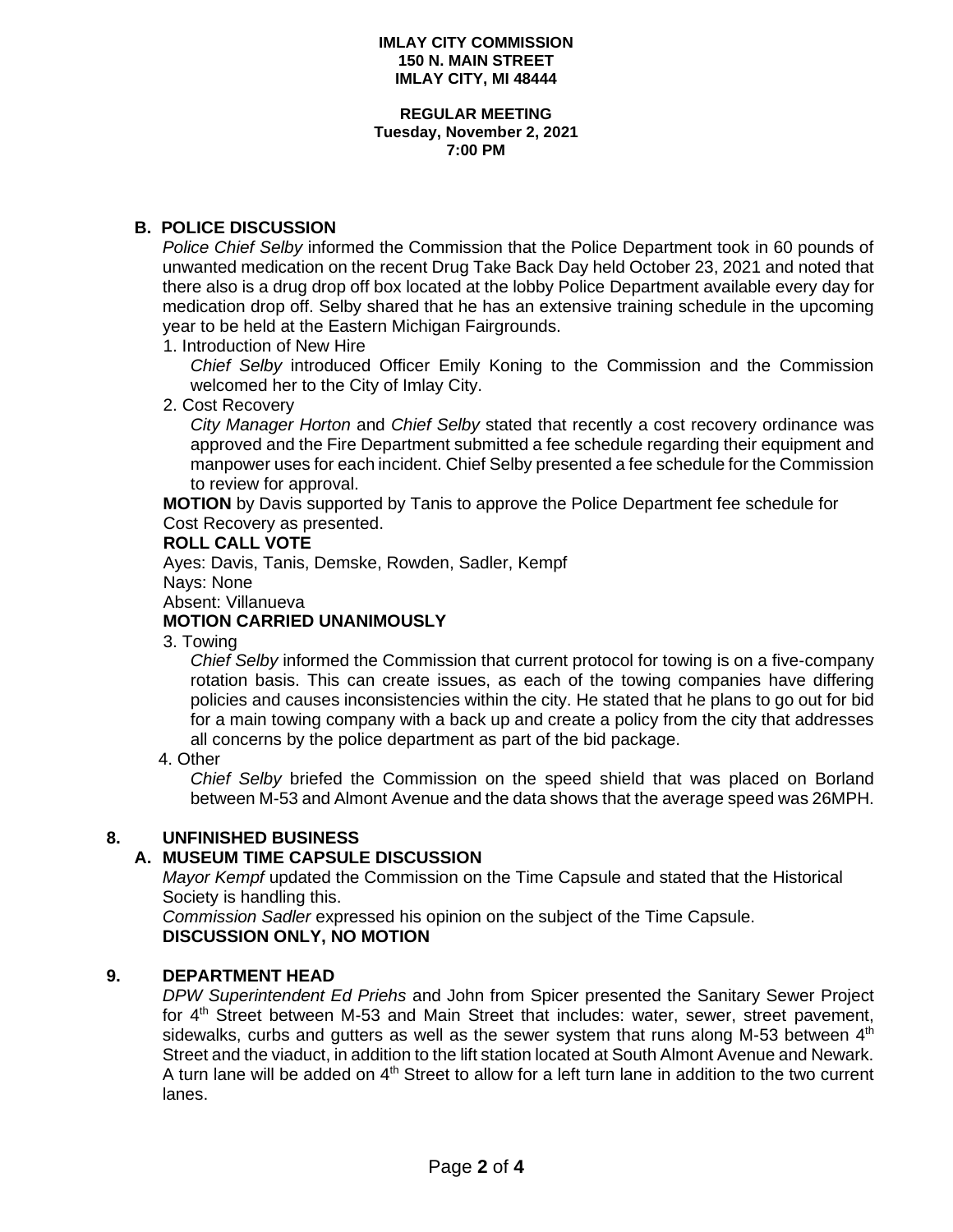#### **REGULAR MEETING Tuesday, November 2, 2021 7:00 PM**

**MOTION** by Davis supported by Demske to move forward with the current project scope of the 2020 Infrastructure Improvements plan at a cost of \$2,350,000.00 and to secure bids and bonding for this project. **ROLL CALL VOTE** Ayes: Davis, Demske, Rowden, Sadler, Tanis, Kempf Nays: None

Absent: Villanueva

# **MOTION CARRIED UNANIMOUSLY**

*DPW Superintendent Ed Priehs* explained the project of a sidewalk from East 1<sup>st</sup> Street to East  $3<sup>rd</sup>$  Street under the train viaduct and presented the plan from OHM to include Phase 1: Topographic survey at \$5,000 and Preliminary plans at \$8,423. DDA Director Lorrelei Natke explained that she is currently in the process of working on a \$25,000 grant for beautification for the downtown area and this possibly could enhance this sidewalk project in the future.

**MOTION** by Sadler supported by Davis to give permission to go ahead with Phase 1- Topographic Survey and Preliminary Plans at a cost of \$13,423.00 for the M-53 Viaduct Walkway.

# **ROLL CALL VOTE**

Ayes: Sadler, Davis, Demske, Rowden, Tanis, Kempf Nays: None Absent: Villanueva **MOTION CARRIED UNANIMOUSLY**

*DPW Superintendent Ed Priehs* recently attended the Rural Task Force meeting regarding Covid Relief funding in the amount of \$359,000 to be distributed between small cities, villages, road commission and transit. Priehs presented a project to resurface Newark Road from M-53 to Blacks Corners Road as well several other communities submitted projects. These projects will be reviewed and brought back to the December meeting for discussion.

**10. CITIZENS FROM THE FLOOR** None

# **11. CLOSED SESSION**

None

# **12. OTHER BUSINESS**

*City Manager Horton* informed the Commission that he, Mazey and Sawicki-Franz have met with the representative from MERS and according to the actuarial table and despite our efforts, our funded percentage went down from 65.2% to 63.6%. The budget includes \$250,000 as a supplement and we are asking for authorization to send the payment before December 31, 2021 so that it will be reflected in our next actuarial table for the new year.

**MOTION** by Davis supported by Tanis to give authorization to submit the supplemental payment of \$250,000.00 to MERS before December 31, 2021 to allow it to be reflected in this calendar year.

# **ROLL CALL VOTE**

 Ayes: Davis, Tanis, Demske, Rowden, Sadler, Kempf Nays: None Absent: Villanueva  **MOTION CARRIED UNANIMOUSLY**